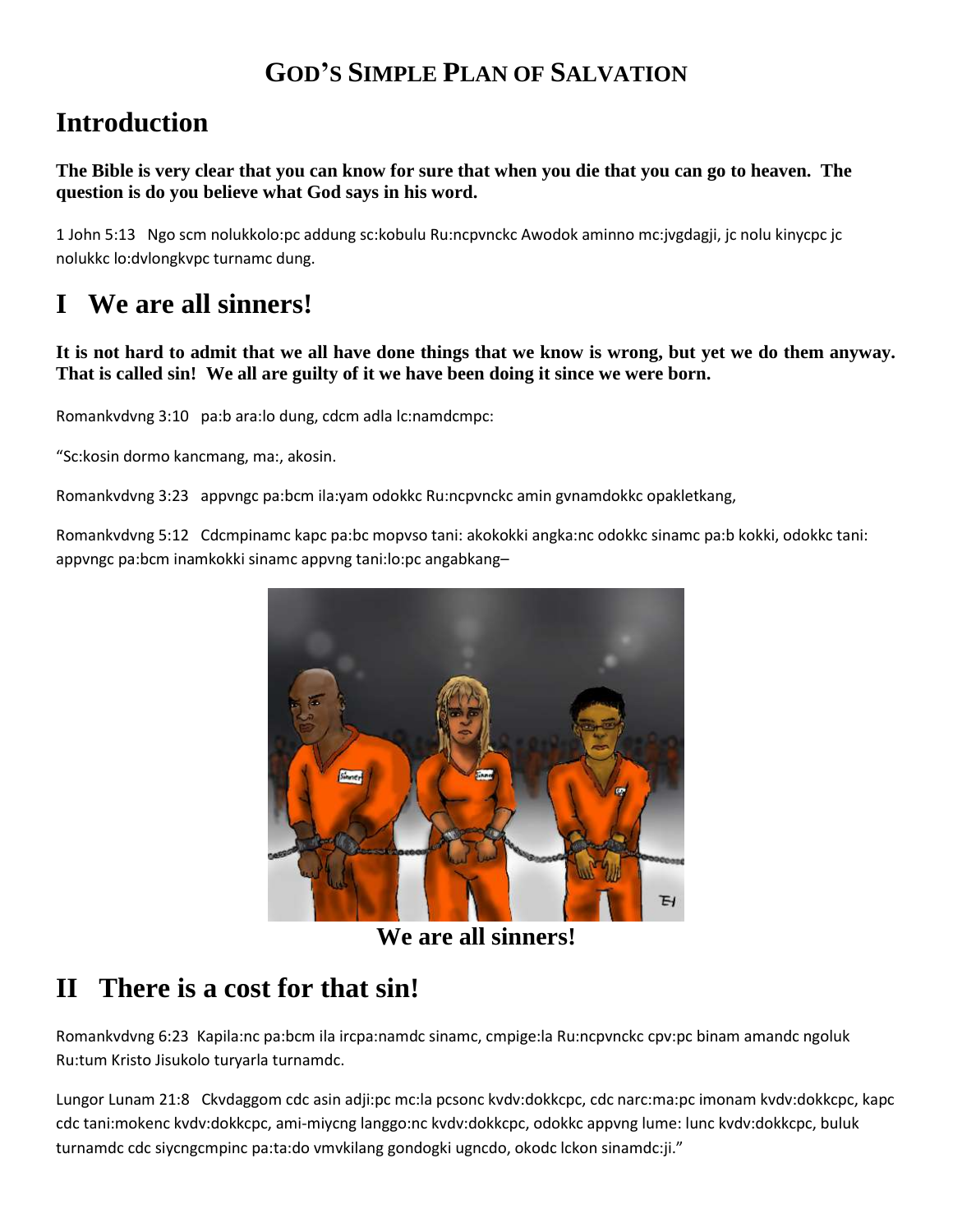Lungor Lunam 20:11-15 Odo ngo bottapaknc kamponc migom dungkoko odokkc odo sc:ko teddagji Bvm ka:to; Bvk kangkodokkc mo:pvsc odokkc do:mvrtc dc:pakkang, odokkc buluk lcgangc oko dungkomsin pa:tomang.

12 Odokkc ngo adji:nclang bottcncm, sinckvdv:dcm ka:begto, migom tedko kcra:do, odokkc potinkvdv:dcm tamge:dopc. Potin borkonkoda tamge:to, okodc turnckvdv:dok potindc:ji. Odokkc cdc sinckvdv:dcm kcbangcm ba:to okodcm potindo attagji, okodcm bulu gerkaji.

13 Odokkc siycngdc sinckvdv:dcm odok ara:do topakletto, Sinamclang Uiamongc buluk ara:do sinckvdv:dcm topakletto, odokkc okodcm bulu itoji appv:dcm kcbangcm ba:to.

14 Odokkc Sinamclang Uiamongcm siycngcmpinc vmv pa:ta:lo crpaklvgto. Cdcna lckon sikunamdc cdc siycngcmpinc vmv pa:ta:dc;

15 odokkc jodi akonkc amincm turnckvdv:dok potindo pa:tomang, bvm siycngcmpinc vmv pa:ta:do cryi:lvgto.

# **III Christ died for our sins.**

Romankvdvng 5:6 Nolu cdvlo mc:lang-gvla:ma:la dungaji, odo ayirardo Kristobv ngolu aisi:ma:pc inamkvdv:dok lcga:pc sikang.

Romankvdvng 5:8 Cmpige:la Ru:ncpvncbv ngoluk lcgangc ayangcm lcngkandag odo cdvlo ngolu papi:la dungaji Kristobv ngoluk lcgangc sibikang.

Romankvdvng 14:9 Kapila:nc odok lcgangci Kristobv sikang odokkc lckoda turkangku, odomvlojen Bv sinc kvdv:doklang turnckvdvng anyipaklok Ru:tumpc ila:dopc cmna.

Romankvdvng 6:23 Kapila:nc pa:bcm ila ircpa:namdc sinamc, cmpige:la Ru:ncpvnckc cpv:pc binam amandc ngoluk Ru:tum Kristo Jisukolo turyarla turnamdc.



**Christ died for sinners!**

**IV Salvation is a free gift, not by good works. You must take God's word for it, and trust Jesus alone!**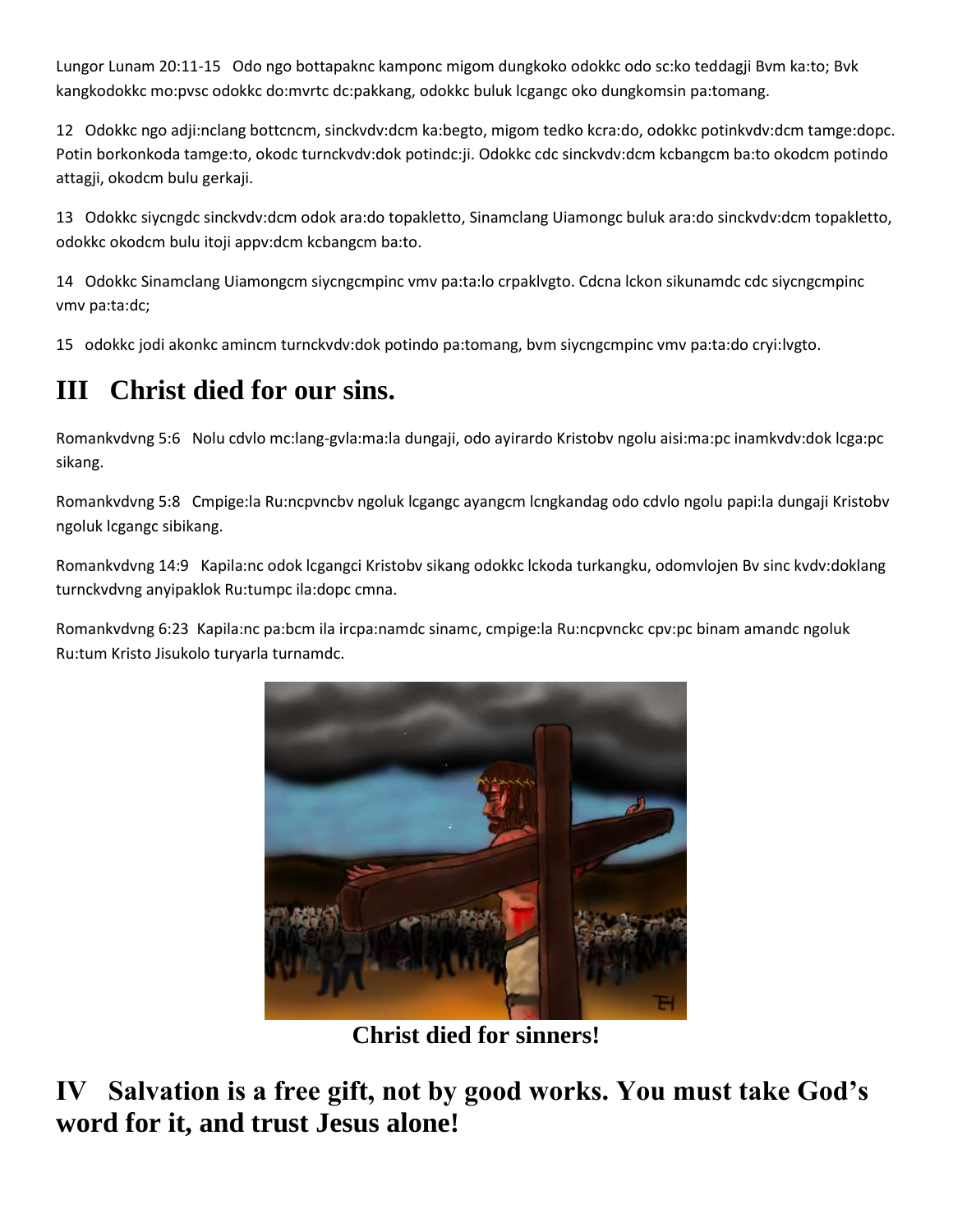Salvation is trusting and receiving Jesus Christ as your Savior. It's trusting in the fact that Jesus Christ died on the cross of Calvary to pay for your sins! It's realizing there is absolutely nothing whatsoever you can do to save yourself and *completely* trusting in Jesus Christ to save you! It's not any church that saves. It's not any baptism, not good works, not sacraments, not repenting, not praying through, not living a good life — IT'S NOT ANYTHING YOU CAN DO!

Ager Kvdvng 4:12 Odokkc sckkolo:sin motur turnamc kamang, kapila:nc taycng kcyvgso oko amincsin kamang tani:kvdv:dok ara:lo okodokki ngolu mopvsupcnammcji."

Ipesiang Kvdvng 2:8-9 Kapila:nc ayangkokki nolum mc:jvgkokki mopvttak; odokkc cdc noluk avkc inamkokkimang. Cdc Ru:ncpvnckc amanpc binamc–ager gernamkokkimang, ckvma:mvlo tani: akomumc bottapc lubonsuycpc.

Titus 3:5 ngoluk dormokanam ngoluk ainc ager gernamong kokkimang, cmpige:la Bvk avkc mc:yinsunam aipc mc:jongkokkimvn, opvnkvdv:dcm vrpu:namdokki odokkc Angunnc yalodokki anumonamkokki,



# **V We must put our faith and trust in Christ in order to be saved.**

Romankvdvng 4:24 Cdcm ngolukkcpcsin adgabla lc:yc sc:kobv mc:jvgdagaji jc ngoluk Jisu Ru:tummc sc:ko sikodokkcm la:sa:tokuji,

Romankvdvng 10:9-10, 13 kapila:nc no jodi nabberdokki lude:sumvlo jc Ru:ncpvncbv Bvm sikolokkcm turmotoku, no turyc. Kapila:nc tani:yc bvk asinbokki mc:jvgdag odokkc cdcmv:pc aidag cmna ludag, odokkc bvk nabberdokki bv lude:sudag odokkc cdcmv:pc mopvdag. Kapila:nc, "appvngcmci sc:kobv Ru:tumkc aminno gogycji mopvtyc."